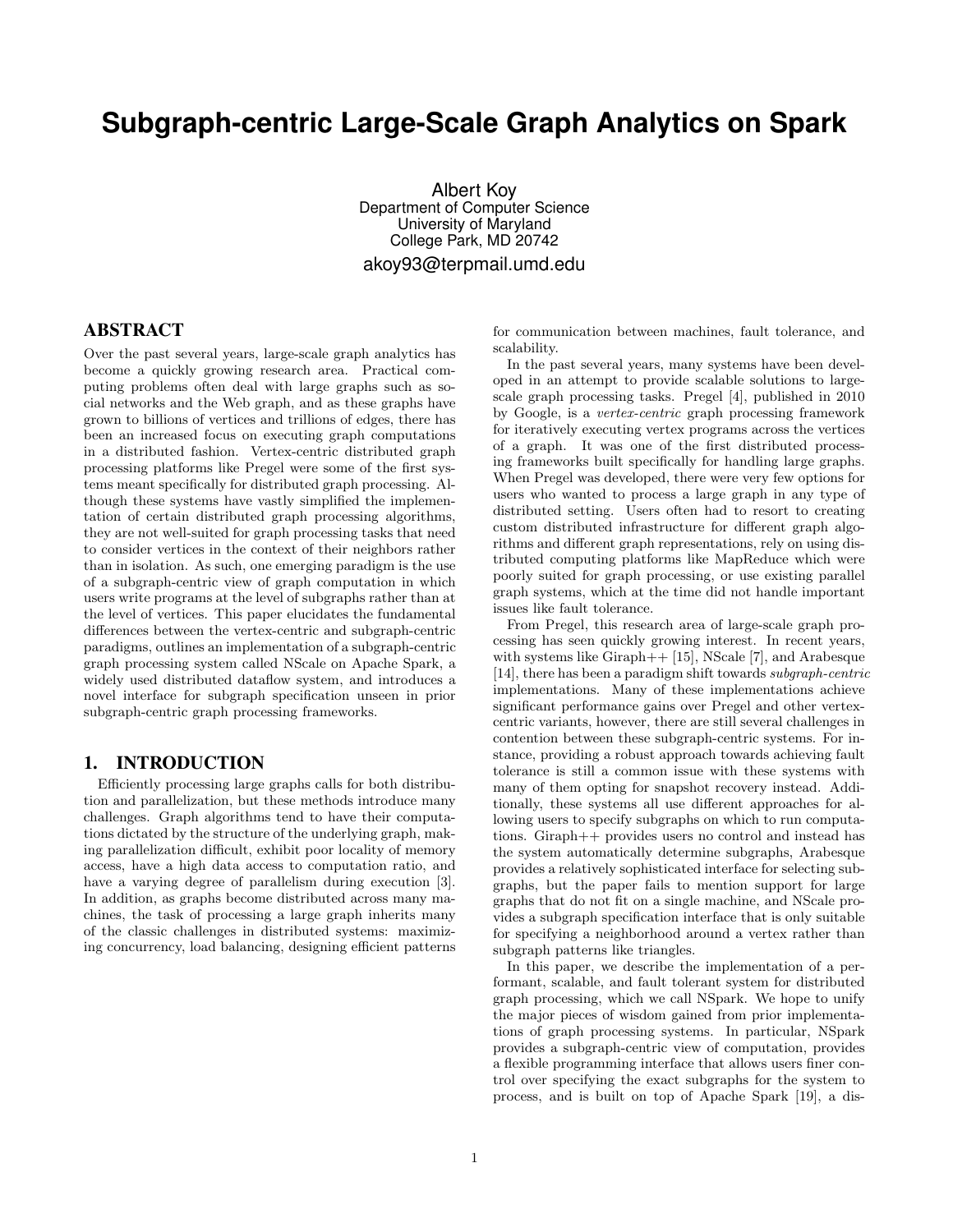tributed dataflow framework that systems like GraphX [18] have leveraged to great success.

To summarize, the main contributions of this paper are as follows:

- 1. A survey of related work focused on motivating the purpose of subgraph-centric graph processing systems and uncovering some of the open research areas associated with these systems.
- 2. An outline of the design and implementation of a novel subgraph specification interface that allows users to easily express complex subgraph patterns.
- 3. An overview of the implementation and applications of NSpark, the successor of NScale, built on top of Apache Spark.

## 2. RELATED WORK

Pregel, one of the first specialized graph processing systems, [4] introduced the "Think Like a Vertex" paradigm in which users implement graph algorithms in a vertex-centric programming model. Each vertex in the graph contains only information about itself and its outgoing edges, and computations are expressed at the vertex level. As Pregel has shown, vertex-centric programming is a very natural and understandable model that has been used to create efficient and scalable implementations of algorithms like PageRank. However, vertex-centric frameworks are not always the most effective for many types of graph algorithms. Vertex-centric systems almost always operate on the entire graph, which is not necessary in many cases. Additionally, since computations in vertex-centric systems happen at the vertex level, these systems are not well-suited for graph algorithms that require information about the neighborhood around vertices due to the communication overhead and network traffic required to fetch this information.

Recognizing the deficiencies associated with many vertexcentric systems like Pregel, researchers have done a lot of work investigating potential optimizations to vertex-centric systems while still maintaining the same general computation model. For instance, researchers have explored potential optimizations to implementations of graph algorithms on Pregel-like systems to reduce communication overhead and the number of supersteps required to execute graph algorithms to completion [12].

On the other hand, systems like GraphX [18] attempt to improve upon the vertex-centric approach by altering the execution model and by leveraging existing distributed data processing frameworks. GraphX is built on top of Spark [19] and uses a Gather-Apply-Scatter decomposition as an execution model with pull-based messaging.

Another notable approach is the use of a single multicore machine, rather than a cluster of machines, for graph processing. The key insight with these systems is that, often times, distributed graph computation systems fail to outperform serial implementations on the same algorithm due to an inherent lack of parallelizability [6]. Ligra [13] is a system that is designed for graph processing on shared memory machines. Compared to distributed memory systems, communication costs are much cheaper and algorithm implementations are much simpler. X-Stream [9] is another sharedmemory system that instead uses an edge-centric graph processing model using streamed partitions.

Beyond optimizations to vertex-centric systems and sharedmemory systems, there have been a number of systems that have proposed subgraph-centric computation models. These types of systems primarily aim to reduce the message passing overhead and scalability issues associated with vertexcentric systems while still maintaining the benefits of having a highly distributed system. For instance, Giraph++ [15] proposes a subgraph-centric programming model in which user programs are implemented at the subgraph level rather than at the vertex level. Some more evolved systems like NScale [7] and Arabesque [14] also use similar subgraphcentric models ("neighborhoods" in the case of NScale and "embeddings" in the case of Arabesque), but these systems are also focused on some of the issues that arise when adopting a subgraph-centric model such as providing an interface for users to specify subgraphs, distributing subgraphs across machines, and automatic parallelization.

Moving forward, we will go into more depth discussing each of these graph processing paradigms. In particular, we will classify the above systems into one of three categories:

- 1. Vertex-Centric Approaches
- 2. Subgraph-Centric Approaches
- 3. Other Graph Processing Frameworks

Finally, we will present a set of issues and open research areas unaddressed by the current graph processing systems, which we hope to address in this paper.

### 2.1 Vertex-Centric Approaches

In recent years, the biggest graph datasets have been growing exponentially in size. As graphs become too large to store on a single machine, they must be distributed across a cluster of machines and they can no longer be processed inmemory by a single machine. "Think Like a Vertex" graph processing frameworks were developed in response to these challenges of analyzing large graphs on a single machine. Broadly speaking, these vertex-centric frameworks provide a natural way to parallelize computations on large graphs that are stored in a distributed fashion by taking user-defined functions and executing them in parallel on all vertices of the graph. The results of these computations are propagated across the graph until some convergence property is met.

Pregel [4] was one of the first and most influential vertexcentric systems. Typically, Data-Parallel MapReduce [1] systems are poorly suited for graph processing tasks due to the data interdependencies inherent to many graph algorithms. In most graph algorithms, vertex computations are dictated by the results of computation on adjacent vertices, making these algorithms difficult to parallelize. Pregel introduces a Graph-Parallel abstraction in contrast to the Data-Parallel abstraction provided by MapReduce systems.

Pregel uses a master-worker architecture in which a single master machine coordinates all worker machines. The master machine is responsible for managing partitions, coordinating worker activity, and fault tolerance. Pregel is based on the Bulk Synchronous Parallel (BSP) computation model [16]. At the beginning of a graph computation, the master is responsible for distributing the vertices of the graph across different worker tasks running on different machines. The graph processing task is broken down into iterations called supersteps, the worker tasks execute in parallel, and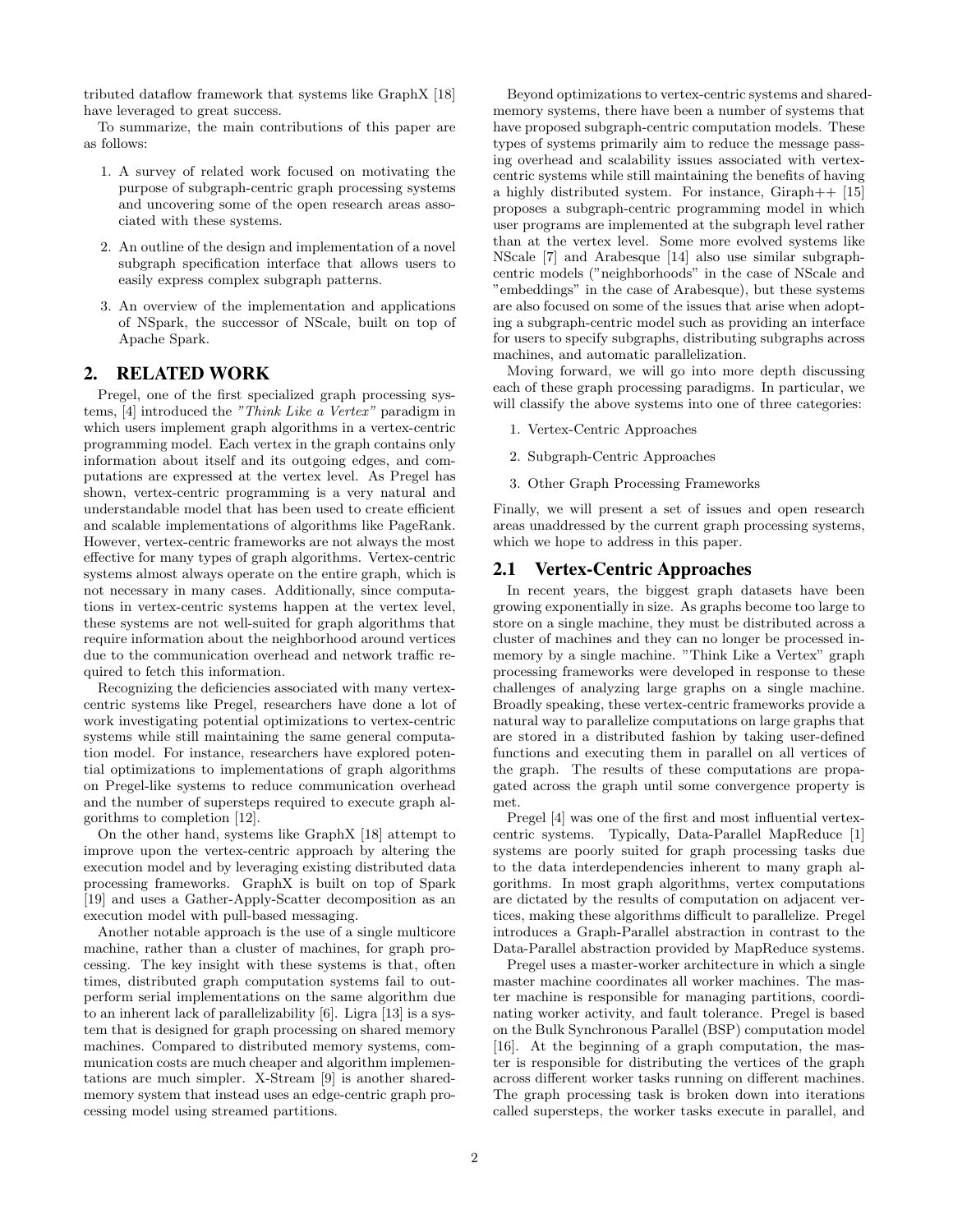then all workers synchronize at the end of each superstep. The graph processing task is implemented in a vertex-centric fashion in which user-defined vertex programs are executed on each vertex exactly once in every superstep. During execution vertices may communicate with each other through message passing. Typically, messages are sent to destinations vertices that are accessible from the outgoing edges of the source vertex.

Pregel has been used to create scalable implementations of standard graph algorithms like PageRank, Shortest Path, Semi-Clustering, and Bipartite-Matching.

Challenges. Vertex-centric systems such as Pregel limit the user program's access to solely the vertex on which the program is executing by design. Consequently, the biggest fundamental limitation with most vertex-centric systems is the high communication overhead and network traffic needed to execute many classes of graph algorithms. For instance, graph algorithms that work at the subgraph level rather than at the vertex level would have to rely on message passing for each vertex of the subgraph in order to reconstruct the subgraph locally if the vertices are scattered across the network.

On top of communication overhead, many vertex-centric systems almost always process the entire graph, which is not always necessary. For example, a user might want to only analyze the neighborhood around certain vertices of interest. This type of computation is not well-supported by vertexcentric approaches, which tend to rely on all vertices needing to meet a convergence property before execution stops.

Optimizations. In response to the big challenges faced by vertex-centric systems, there have been efforts to implement optimizations that address the bottlenecks of vertexcentric systems which are mainly the communication overhead and the number of supersteps required to complete the computation [12]. One of the most effective general approaches has been to finish graph computations serially. Given that some algorithms converge very slowly while working on only a tiny fraction of the input graph, one effective optimization has been to monitor the size of the active graph for computation and, once its size falls below a certain threshold, finish the rest of the computation serially in an effort to reduce the number of supersteps. Other approaches require algorithm-specific optimizations. For instance, "edge cleaning" is a common operation in graph algorithms that has vertices delete neighbors from their adjacency lists based on their values. Pregel handles this operation by having vertices send each other their values in one superstep and clean the adjacency lists in another superstep. One optimization would be to clean edges only as they are discovered, avoiding an unnecessary superstep.

Variants of Vertex-Centric Systems. On top of optimizations to vertex-centric systems, there are a set of components that many vertex-centric systems do differently depending on their intended use cases [5]. These components are the following:

- 1. Timing How user-defined vertex programs are scheduled for execution. System execution can be synchronous, asynchronous, or hybrid.
- 2. Communication How vertex program data is made accessible to other vertex programs. The two primary methods are message passing or shared memory.
- 3. Execution Model Implementation of vertex program execution and flow of data. Vertex programs may execute many phases of computation. For instance, Gather-Scatter is a two phase model and Gather-Apply-Scatter is a three phase model. Additionally, data flow can be characterized as push or pull. In a push model, information flows from the active vertex to adjacent vertices. In a pull model, vertex programs ask adjacent vertices for information.
- 4. Graph Partitioning How vertices of a graph are divided up and stored across a set of worker machines. Other than basic hash partitioning, there are systems that implement streaming partitioning, vertex cuts (i.e. partitioning a graph by its edges rather than by its vertices), and dynamic repartitioning.

Beyond the standard Pregel implementation, which uses a synchronous, single-phase push execution model with message passing and hash partitioning, many systems have explored different design decisions across these four dimensions. For instance, Ligra [13] uses shared memory for communication and found that the communication overhead was much lower with the tradeoff that extremely large graphs are not supported by the system. GraphX [18] uses a Gather-Apply-Scatter pull execution model and found that these choices led to an improved work balance and reduced data movement and enabled vertex-cut partitioning. In short, the number of possible variations is endless and specific design decisions only depend on the intended use cases for the system.

### 2.2 Subgraph-Centric Approaches

In this section, we shift paradigms from vertex-centric approaches to subgraph-centric approaches. Subgraph-centric approaches work at the subgraph level rather than at the vertex level. Generally speaking, subgraph-centric approaches to distributed graph processing systems seek to offer lower communication overhead, lower scheduling overhead, and lower memory overhead when compared to vertex-centric approaches. Many would argue that subgraph-centric approaches are also more natural and intuitive for many classes of problems [15]. The key insight with these approaches is that by having relevant edges and vertices for a computation grouped together locally on one machine rather than scattered across a network, network communication is vastly reduced, which can also lead to scheduling and memory gains. However, these systems also introduce a new class of problems. Specifically, it is important to consider how best to specify or select subgraphs and how partitioning and parallelization is affected with this new paradigm.

Giraph++. One of the first subgraph-centric distributed graph processing systems was Giraph $++$  [15]. This system primarily addressed the message passing overhead and scalability issues with the BSP model of computation used by systems like Pregel. One of the key issues in systems like Pregel is graph distribution often having a suboptimal number of edge cuts. As such, significant network communication is necessary for graph algorithms that require information from adjacent vertices. Giraph++ addresses this issue by creating subgraph partitions of graphs and distributing them to multiple machines and then running a sequential algorithm in a partition in each superstep.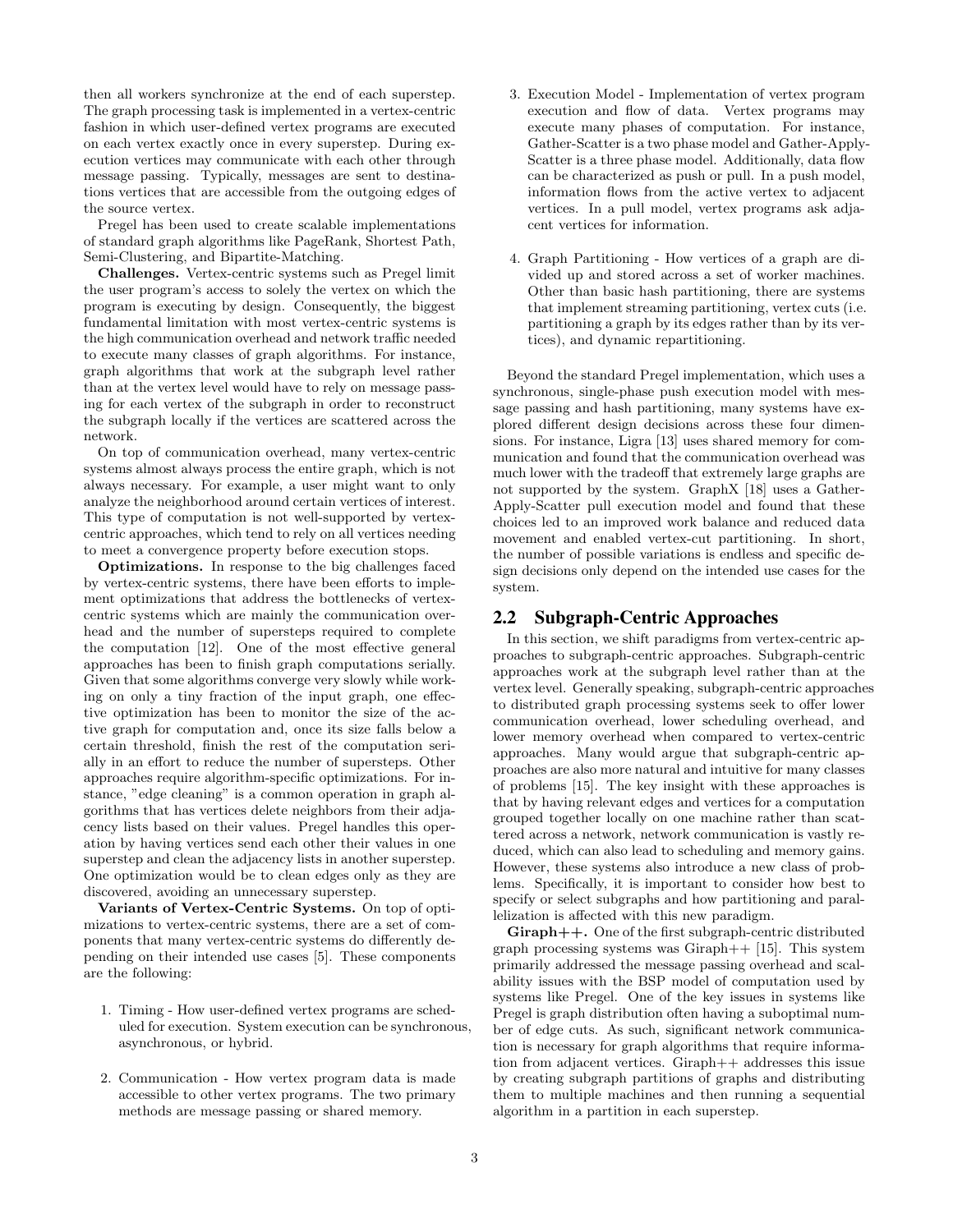On well-partitioned data, Giraph++ observes significant performance gains over vertex-centric systems. For instance, a graph-centric connected components algorithm on a graph of 118 million vertices and 855 million edges ran 63x faster than a comparable vertex-centric implementation and also had 204x fewer network messages.

Despite these performance gains, Giraph++ does lack some key features that become important when implementing subgraph-centric graph algorithms. First, Giraph++ does not give the user any means of specifying subgraphs of interest. Graphs are automatically partitioned into subgraphs by the system, which greatly limits the flexibility a user might require for implementing a performant graph algorithm. Secondly, Giraph++ executes computations serially within partitions with no support for parallelization. This leaves users to implement parallelization in user-defined functions, which is an extremely difficult task.

Arabesque. One system that addresses the issue of allowing users to specify subgraphs of interest is Arabesque [14]. Arabesque is described as a distributed data processing platform for implementing graph mining algorithms which aims to automate the process of exploring a very large number of subgraphs. The approach Arabesque uses is what the authors of the paper refer to as "Think Like an Embedding" in which an embedding denotes a subgraph representing a particular instance of a a more general subgraph pattern, which represents a set of graphs.

The key contributions of Arabesque are its use of embeddings as the basic building block for graph mining and its filter-process model which allows users to easily specify graph mining tasks. To begin, users provide filter and process functions and optional aggregation functions. Arabesque computations proceed in a sequence of supersteps in which the filter function is then used to identify embeddings of interest. Once these embeddings are identified, the process function runs on each embedding to generate output. At the end of computation, the aggregation function is executed if provided. Arabesque runs each of these supersteps in parallel by partitioning the set of embeddings over multiple servers.

Arabesque also implements a variety of optimizations to enable a coordination-free exploration strategy, support for storing embeddings compactly, efficient partitioning of embeddings for load balancing, and fast pattern canonicality checking to avoid duplicate work. These optimizations combined with the "Think Like an Embedding" paradigm lead to a scalable system well-suited for problems like frequent subgraph mining, counting motifs, and clique mining. The authors claim that in comparison to vertex-centric systems, Arabesque is clearly better. In comparison to "Think Like a Pattern" systems, which use a pattern-centric approach for graph mining, Arabesque is more scalable.

NScale. Another subgraph-centric system that provides an interface to allow users to specify subgraphs of interest and also offers better support for parallelization is NScale [7]. The key components of NScale include a "neighborhoodcentric" programming model, a graph extraction and packing module responsible for subgraph selection and distributing selected subgraphs across machines, and a distributed execution engine that manages parallel execution of graph computations.

NScale provides an interface that allows users to specify subgraphs of interest by having users provide predicates to specify a set of query vertices based on vertex attributes, the radius around the query vertices to consider, and edge and vertex predicates for the neighborhood. Additionally, users specify the graph algorithm to run as a user-defined function to run on the neighborhoods specified by their provided predicates. NScale constructs neighborhoods of interest based on these predicates and then distributes them across machines using a bin packing algorithm. Finally, the distributed execution engine executes the graph algorithm with support for varying degrees of parallelization by running the user-defined function on each neighborhood.

Out of comparisons to Giraph (open-source version of Pregel), GraphLab, and GraphX, GraphX is the best performing alternative to NScale. GraphX does well for applications that use 1-hop neighborhoods, but performance deteriorates as the graph size increases. In short, NScale is a much more scalable solution, as would be expected with many subgraph-centric systems.

### 2.3 Other Graph Processing Frameworks

There have been several other alternatives to vertex-centric graph processing frameworks beyond subgraph-centric approaches.

X-Stream. X-Stream [9] is a system that runs on a single shared-memory machine that uses an edge-centric graph processing model with stream-based partitioning. The system uses a synchronous Scatter-Gather execution model in which scatter and gather functions are executed in phases on edges to dictate state changes maintained in the vertices. X-Stream uses streaming partitions because they enable sequential access to slow storage for edge and update streams. Additionally, like Ligra [13], X-Stream avoids the cost associated with network communication by being a single machine, shared-memory system.

Overall, X-Stream has limitations similar to those encountered by vertex-centric systems. The edge-centric view is fundamentally restrictive in the same way the vertexcentric view is for graph algorithms that analyze subgraphs or neighborhoods. Additionally, single machine, sharedmemory systems are inherently not as scalable as distributed systems.

GraphX. One notable system is GraphX, [18] which attempts to address the limitations of vertex-centric systems by building a graph analytics framework on top of the existing distributed processing framework, Spark [19], and by modifying the vertex-centric model to be less restrictive. Instead of using the Graph-Parallel abstraction of Pregel in which user-defined vertex-programs are executed concurrently on vertices and in which communication between vertices is done through push-based message passing, GraphX uses a Gather, Apply, Scatter abstraction that leads to a pull-based model of message computation. Vertex programs ask adjacent vertices for messages rather than sending them. In addition, on top of GraphX, researchers have explored efficiently implementing high-level primitives for large-scale graph processing [11] to help programmers avoid the common pitfalls in implementing common graph processing tasks on their own.

### 2.4 Open Research Areas

This set of open research areas is not exhaustive, but it represents a few of the issues in contention between the different subgraph-centric systems we have evaluated so far.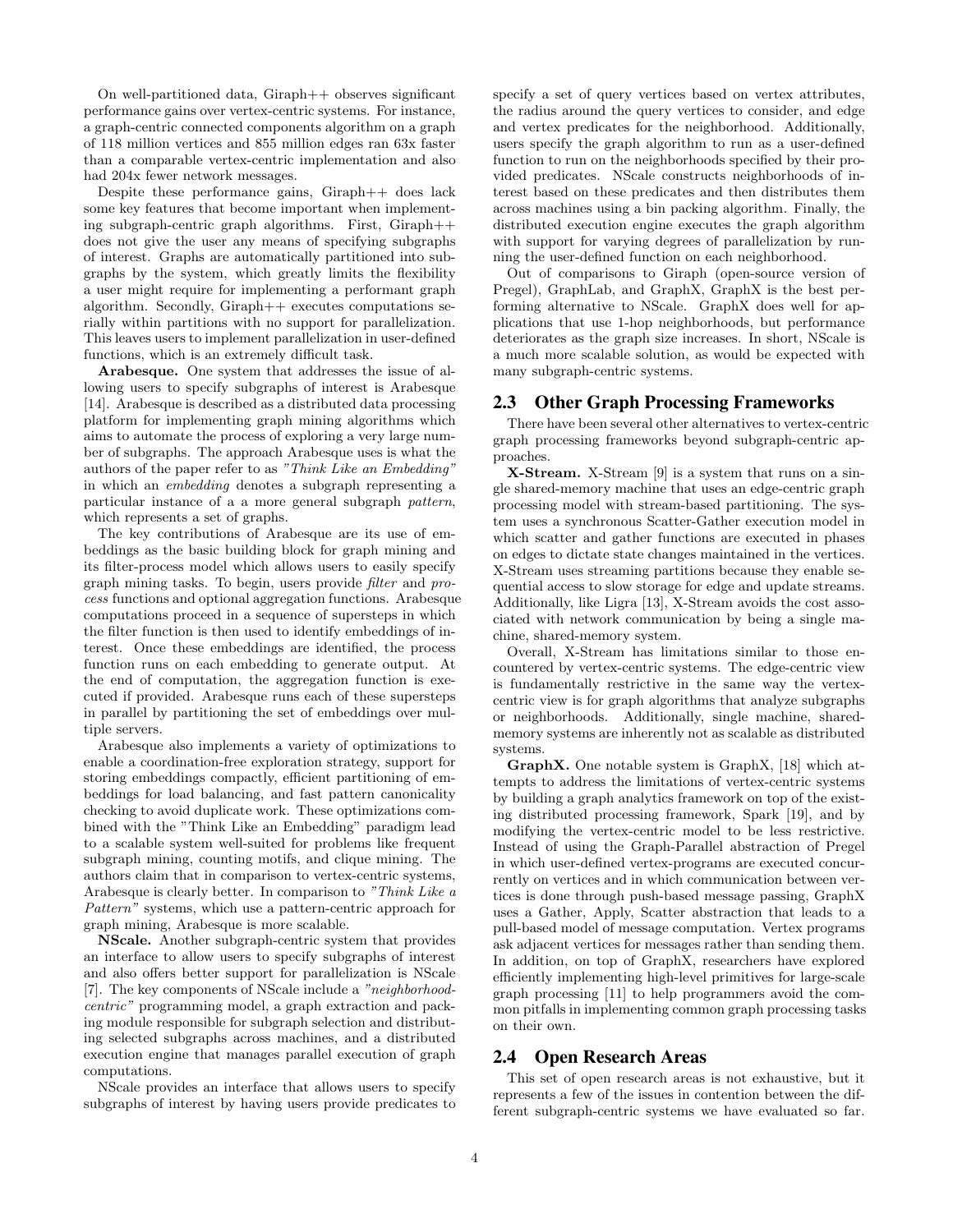We hope to address these issues in this paper.

Fault Tolerance. In pursuit of performance, many graph processing systems abandon fault tolerance in favor of snapshot recovery [18]. For instance, Pregel and Giraph $++$ achieve fault tolerance through checkpointing, and the papers for Arabesque and NScale fail to mention considerations for fault tolerance. GraphX is the only system we have encountered that provides very robust fault tolerance by relying on the lineage-based fault tolerance provided by Spark.

Graph Partitioning Another big challenge these systems face is efficient partitioning of graphs. Pregel implements hash-partitioning in which each vertex is assigned to a worker based on its hash value. This creates balanced partitions, but it also creates a suboptimal number of edges that span two different workers. With more efficient partitioning, there are great opportunities to reduce network communication during algorithm execution. Different vertex-centric systems have explored different ways of partitioning such as streaming partitioning, vertex cut partitioning, and dynamic repartitioning. When it comes subgraph-centric systems, partitioning challenges are similar, but there is also the additional challenge of efficiently packing subgraphs onto different machines.

Subgraph Specification. When dealing with subgraphcentric systems, interfaces that allow users to specify the subgraphs considered for execution enable more performant implementations of graph algorithms. Systems like NScale and Arabesque provide interfaces for users to specify subgraphs, but these are very nascent and lack flexibility. For example, with NScale's interface, it is hard to specify subgraph patterns like triangles.

# 3. NSPARK PROGRAMMING MODEL

### 3.1 Overview

NSpark assumes a standard graph definition in which each graph,  $G(V, E)$  consists of a set of vertices, V, and a set of edges, E. One of the main goals of the NSpark system is to offer a programming abstraction that makes implementing graph processing tasks very simple. In order to implement a graph processing task, the user is required to provide (1) subgraphs of interest on which to run the computation, and (2) a user program. The user specifies subgraphs of interest by providing an extraction query, which consists of:

- 1. A list of vertex patterns. Each vertex pattern is implemented as a function that accepts a vertex, implements a filter on the vertex, and returns a Boolean value based on the results of the filter.
- 2. A list of edge patterns. Each edge pattern is a 2-tuple in which each component in the tuple contains an index value corresponding to the set of vertices associated with each vertex pattern. Each edge pattern asserts that, in the extracted subgraph, there must be an edge present between the two corresponding vertices.
- 3. A neighborhood size. This is an integer value that indicates the size of the neighborhood to extract around the subgraphs denoted by the vertex and edge patterns.

Within the user program, the user provides the following:



Figure 1: The 1-hop neighborhood around vertices with ID 1000.

- 1. A map function. This map function executes on each of the extracted subgraphs and outputs a result.
- 2. A reduce function. The reduce function accepts a list of results from the map function executing on the extracted subgraphs and returns a user-defined aggregate result.

Overall, the key novelty in NSpark's programming model over NScale's is the extraction query. In NScale, the user provides a single vertex filter (analogous to vertex patterns in NSpark), which is used to extract query vertices, a neighborhood size, and a set of vertex and edge filters for the vertices and edges in the neighborhood of the query vertex. The key downside to this approach is that the user would not be able to easily express relationships between different vertices in the extracted subgraph. We address this issue by introducing the notion of edge patterns in NSpark's interface.

### 3.2 Subgraph Specification Interface

To illustrate both the power and simplicity of NSpark's subgraph specification interface, we present a few extraction queries and their corresponding extracted subgraphs.

Taking a look at Figure 1, we present a simple subgraph pattern consisting of the vertices with ID 1000 and their 1-hop neighborhoods. This is the type of subgraph that could easily be specified by NScale's subgraph specification interface.

The subgraph pattern in Figure 2 is where we begin to have issues with NScale's subgraph specification interface. A triangle is a very common pattern in graph processing tasks, but since NScale only allows users to provide a filter for a single set of query vertices, it becomes extremely difficult to express patterns like triangles in graphs.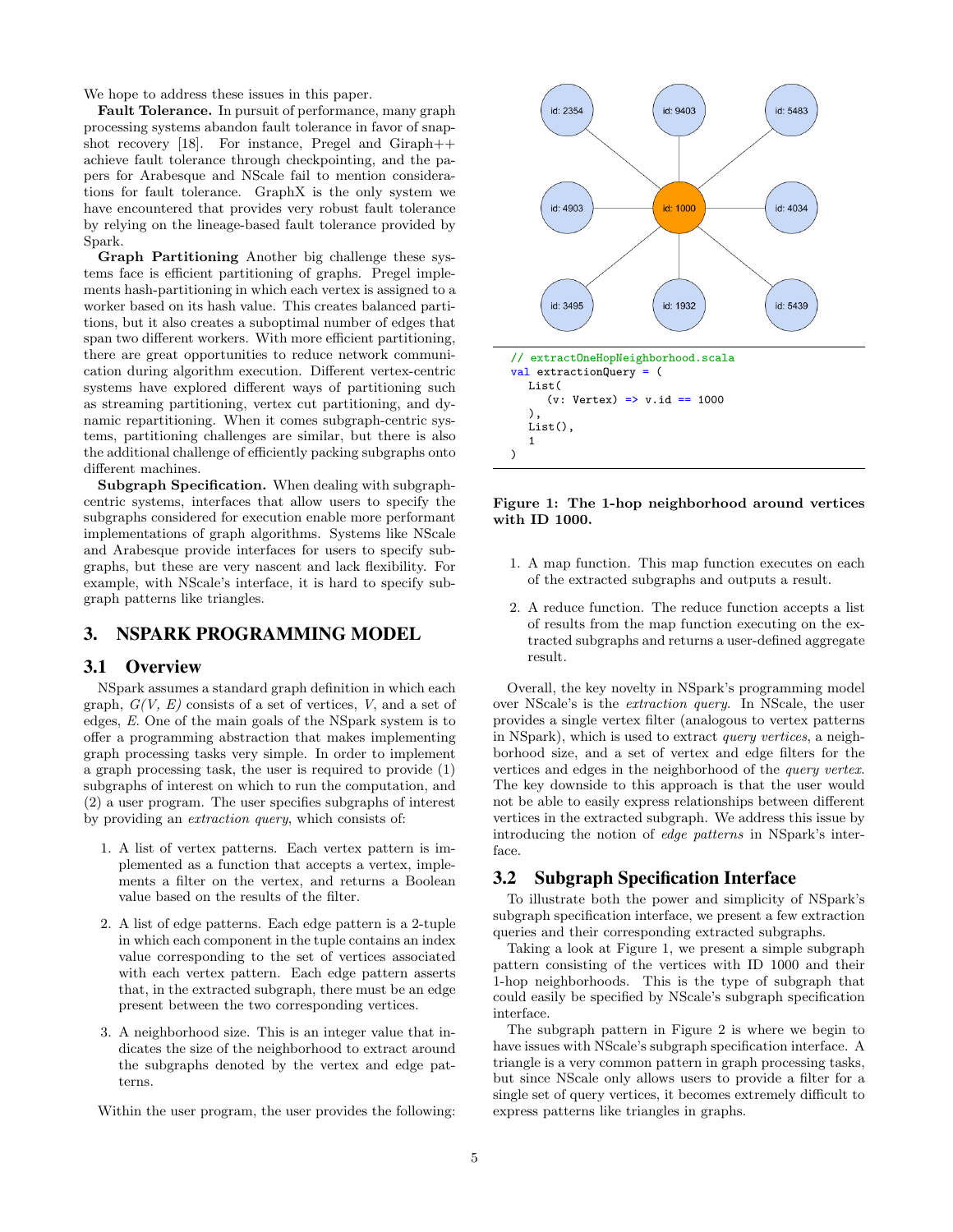

Figure 2: A triangle pattern between vertices with ID's 1000, 2000, and 3000.



Figure 3: The 1-hop neighborhood around subgraphs with vertices with ID's 1000, 2000, 3000, and 4000 and edges between vertices 1000 and 3000 and 2000 and 3000.



Figure 4: An implementation of computing the Local Clustering Coefficient using the GraphX programming model from [10].

The example in Figure 3 shows a subgraph pattern that is impossible to express with NScale's subgraph specification interface. The subgraph pattern consists of three vertices with another disconnected vertex along with their 1-hop neighborhoods.

Throughout these three examples, it is important to note that, despite the increasing complexity of the extracted subgraphs, the complexity of the extraction queries remained the same.

## 3.3 Local Clustering Coefficient

To illustrate an the end-to-end process of implementing a common graph processing task using the NSpark programming model and how it compares to using popular graph processing frameworks like GraphX, we provide two implementations for computing the local clustering coefficient [17].

Clustering coefficients are measures of the degree to which vertices in a graph tend to cluster together. The local clustering coefficient of a vertex is a measure that quantifies how close that vertex and its neighbors are to forming a clique (a complete graph). The local clustering coefficient  $C$  for a vertex that has  $k$  neighbors and  $t$  triangles is:

$$
\frac{2t}{k(k-1)}\tag{1}
$$

In the GraphX implementation of computing the local clustering coefficient (Figure 4), we need to compute tri-CountGraph, which contains the number of triangles formed at each vertex in the graph, and maxTrisGraph, which contains the maximum number of triangles that can be formed at each vertex, which can be derived from the vertex's degree. Once these values are computed, we do a join on the two tables and compute the local clustering coefficient with the joined values.

In the NSpark implementation of computing the local clustering coefficient, we build an extraction query to specify the subgraphs of interest, which include the 1-hop neighborhood around every vertex in the graph, and then we write a map function that computes the local clustering coefficient for each subgraph of interest. This map function computes the local clustering coefficient computing the number of triangles in the subgraph and dividing by the number of max-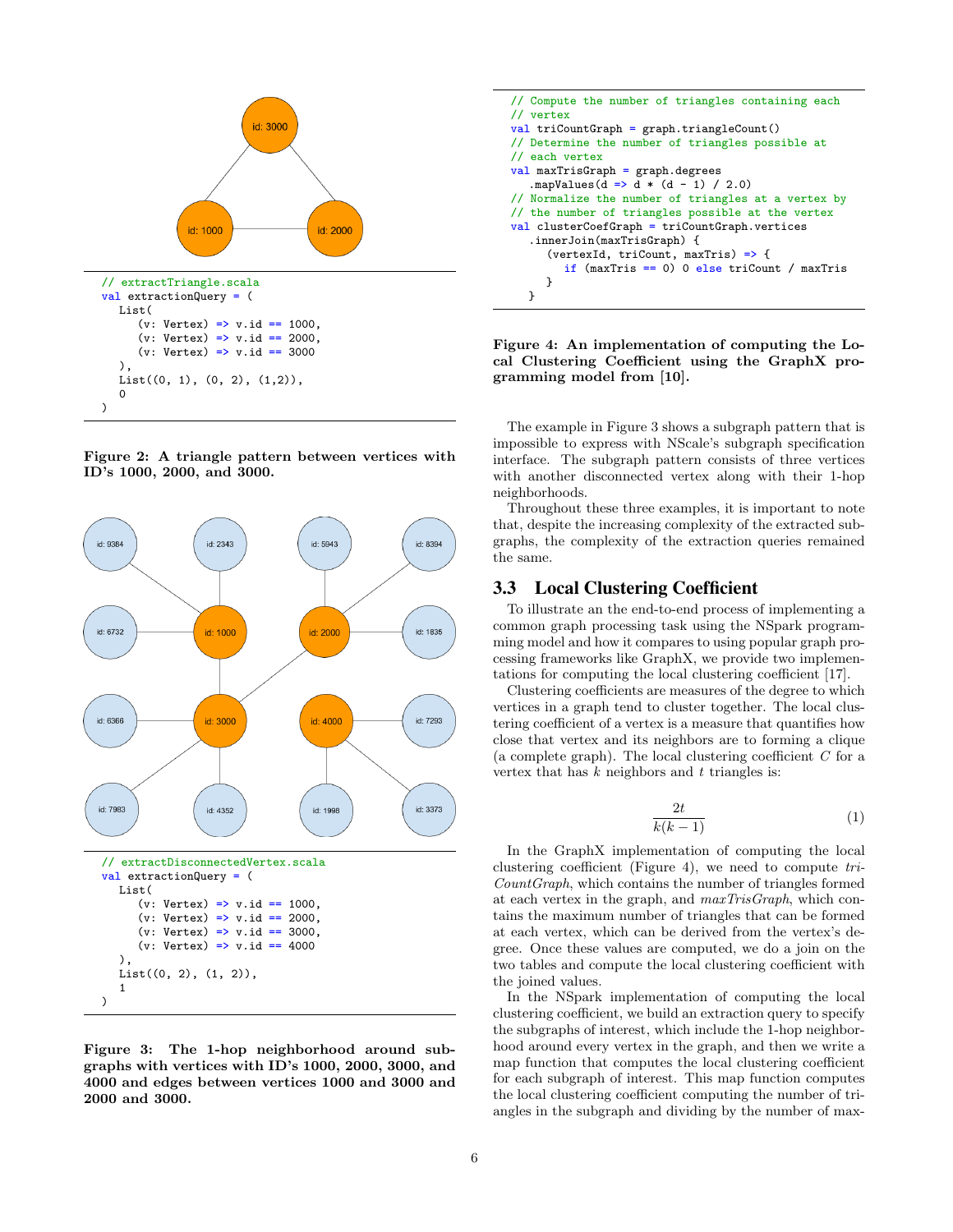```
// Specify the subgraphs of interest, which consists
// of the 1-hop neighborhood around each vertex
val extractionQuery = (
  List((v: Vertex) => true),
  List(),
  1
)
// Specify the map function, which computes the local
// clustering coefficient for the extracted subgraph
val mapFn =
  (subgraph: Graph, queryVertices: List[Vertex]) => {
     val deg = subgraph.getDeg(queryVertices(0))
     val maxTris = deg *(deg - 1) / 2.0
     val triCount = subgraph.triangleCount()
     if (maxTris == 0) \overline{0} else maxTris / triCount
  }
// Specify a reduce function, which is not needed in
// this case
val reduceFn = None
// Run the Local Clustering Coefficient Algorithm
GraphExecutor.run(
  graph, extractionQuery, mapFn, reduceFn
)
```
Figure 5: An implementation of computing the Local Clustering Coefficient using the NSpark programming model.

imum possible triangles at the vertex associated with the subgraph, which is derived from the vertex's degree.

As shown in the NScale paper [7], this type of local clustering coefficient implementation is comparable to the one for GraphX, and even vastly outperforms the GraphX implementation on densely connected graphs. Even with this performance boost, the NSpark implementation remains relatively simple compared to the GraphX implementation. In the NSpark implementation, the ease of use of the subgraph specification interface, the subgraph-centric view of computation, and the Map-Reduce [1] model for defining user programs afford the user the luxury of only having to think about the local clustering coefficient computation in the context of a single vertex and its 1-hop neighbors. Contrast this with the GraphX implementation in which the user has to think about various joins and maps on potentially large tables and it becomes clear that NSpark offers a simpler interface for this class of graph algorithms.

# 4. NSPARK IMPLEMENTATION

### 4.1 Overview

NSpark is a subgraph-centric, distributed graph processing framework built on top of Apache Spark [19]. The NSpark system is divided into two key components, which include a Graph Extraction and Packing (GEP) module, which is responsible for extracting subgraphs of interest from the input graph and a Distributed Execution Engine, which is responsible for executing distributed graph processing tasks on the extracted subgraphs. Prior to the execution of any graph processing task, a user will provide an input graph, G, an extraction query to specify subgraphs of interest, and a user program in the form of Map and Reduce functions to execute on the subgraph. The GEP module will translate the extraction query in to a series of Spark dataflow operators, which will then be executed to extract the subgraphs of

interest out of the interest graph G. Next, the GEP module will run a shingle-based graph partitioning algorithm [8] to pack the extracted subgraphs into different partitions across distributed memory using the Spark API. Finally, the Distributed Execution Engine will run the user-provided Map and Reduce functions in parallel on the packed subgraphs.

NSpark is largely based on the work done in NScale [7]. The main distinctions between these two systems are that NSpark is written in the Scala programming language and is built on top of Apache Spark while NScale is written in Java. Additionally, NSpark offers a more sophisticated subgraph specification interface than what is offered by NScale, allowing users to more naturally specify complex subgraph patterns. As shown in the prior NScale paper [7], compared to graph processing frameworks like GraphX, subgraph-centric systems like NScale and NSpark are more suitable for a large number of graph processing tasks, especially those that require high communication between vertices in the graph.

### 4.2 Leveraging Apache Spark

One of the most critical design decisions for NSpark was to build the entire system on top of Apache Spark [19]. Other systems like GraphX [18] have leveraged Apache Spark to great success, observing that there is a very close relationship between common graph operators and the various dataflow operators provided by Spark. With that in mind, we decided to build on top of Spark for the following reasons:

- 1. Fault Tolerance. Many specialized graph processing systems offer very poor guarantees in regards to fault tolerance. These systems often abandon fault tolerance in favor of snapshot recovery to achieve greater performance. By building on top of Spark, NSpark automatically offers the lineage-based fault tolerance of Spark RDD's in which Spark logs the lineage of operations for each RDD, which enables automatic reconstruction upon failures.
- 2. Rich Dataflow Operators. GraphX discovered that many graph computations can be efficiently translated into a series of Spark dataflow operators, which becomes especially useful when dealing with distributed memory. In particular, the Graph Extraction and Packing module in NSpark exclusively uses Spark dataflow operators for extracting subgraphs of interest.
- 3. User-Defined Data Partitioning. Spark offers fine user control over how data is partitioned. This is useful in the context of our Graph Packing implementation, which attempts to find efficient configurations for storing different subgraphs across distributed memory.
- 4. High-Level Scala API. Spark offers an extensible, high-level Scala API, which allows us to implement the Distributed Execution Engine using the Scala Actor system. The Scala Actor system is a well-regarded tool for building high-concurrency systems, which makes perfect sense for NSpark.

# 4.3 Graph Extraction and Packing Module

The Graph Extraction and Packing Module is written using dataflow operators provided by Apache Spark and is responsible for extracting subgraphs of interest and determining an efficient configuration for packing the different subgraphs onto different machines. The user specifies the subgraphs of interest by providing an extraction query, which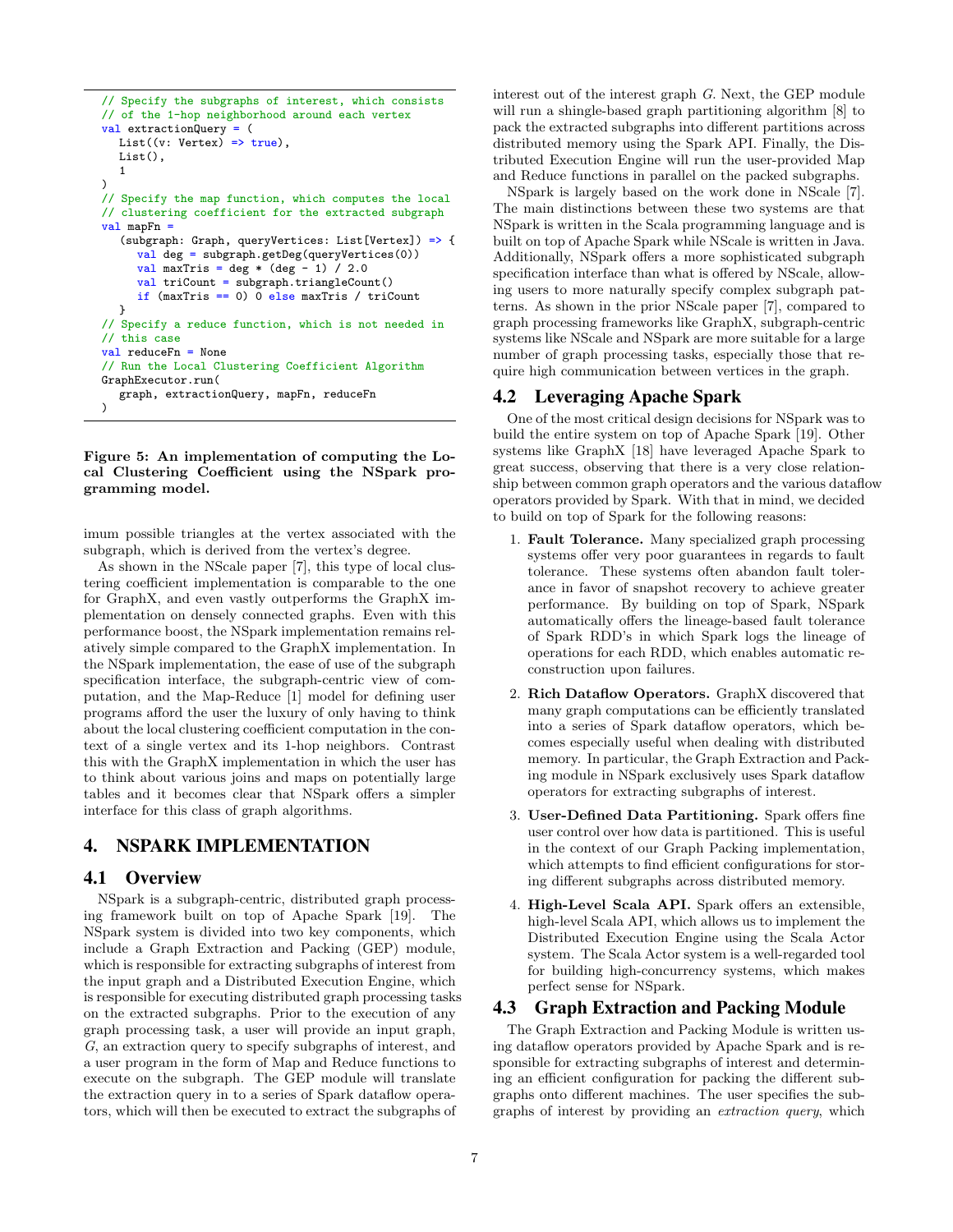consists of a list of vertex patterns, a list of edge patterns, and a neighborhood size, and the GEP module translates this extraction query into a sequence of Spark dataflow operators. These operators are executed first to construct the neighborhoods for each vertex, then to construct the subgraphs corresponding to the vertex and edge patterns, and then finally to join the neighborhoods of each vertex to the constructed subgraphs to produce the final subgraphs of interest. This process is done entirely within Spark's Resilient Distributed Datasets (RDD) [19].

### *4.3.1 Graph Extraction*

To go into more detail on how neighborhood construction is implemented, consider Figure 6. The simplest case is a 1 hop neighborhood, which only requires a single groupByKey on the edge list. For neighborhoods of size k with  $k \nvert i$ , the general process is to initialize an RDD of neighborhoods as the adjacency list (an RDD containing a vertex's 1-hop neighbors), re-key the RDD with a flatMap transformation such that each neighbor in a vertex's neighborhood becomes a key, and then join this RDD with the adjacency list to introduce all of the neighbors of the vertices in the prior iteration's neighborhood into the RDD. This process is repeated for  $k - 1$  iterations. Given this approach, it is important to note that on each iteration, the size of the RDD's being joined increases by a factor of  $n$  with  $n$  being the average size of the neighborhoods.

In order to construct the subgraph patterns, consider Figure 7. The first step is to filter the edge list using each vertex pattern to generate a set of vertices corresponding to each vertex pattern. The subgraphs RDD is initialized as the first constructed edge pattern. Edge patterns are constructed by joining the left and right sides of the edge list with the corresponding vertex sets retrieved with the vertex patterns. Then, the remaining edge patterns are constructed one-byone. The final subgraphs RDD is constructed by joining all of the constructed edge patterns incrementally on the initial subgraphs RDD, and then joining in the neighborhood for each vertex in each subgraph from the neighborhoods RDD to complete the extraction query.

### *4.3.2 Graph Packing*

In order to pack the extracted subgraphs onto different machines across distributed memory, we employ the same shingle-based partitioning algorithm used by NScale (Figure 8). The key idea is to choose a set of k different random pairwise independent hash functions, use each to compute the hash of each vertex in a subgraph, and take the minimum result for each hash function as a shingle value. Subgraphs of interest are sorted based on the single values associated with them in a lexicographical fashion, which will place subgraphs with high overlap in close proximity to each other. Finally, a greedy algorithm is used to pack subgraphs into different partitions.

### 4.4 Distributed Execution Engine

The Distributed Execution Engine component of NSpark is responsible for executing the user program, specified as a pair of Map and Reduce functions, on the extracted subgraphs in a parallel fashion. The Distributed Execution Engine is written in Scala and makes heavy use of the Scala Actor system, which is based on the Actor model defined by Hewitt [2]. Scala Actors provide a high level of abstraction for writing concurrent and distributed systems. They rely on message passing for communication and free the programmer from handling finer details like explicit locking or thread management, making it easier to write correct programs.

### *4.4.1 Custom-Built Graph Data Structure*

As a first step to building out the Distributed Execution Engine, we need to build a custom graph data structure since Scala fails to provide a graph data structure in its standard library. NScale [7] used the Java BluePrints  $API<sup>1</sup>$ , which provides a graph data structure with many standard functions for interacting with a graph, so we seek to replicate that functionality in Scala.

The graph data structure we built stores a set of vertices and a set of edges as fields. In addition, it uses the adjacency list representation of graphs and stores a Map that contains the set of edges associated with each source vertex and a Map that contains the set of edges associated with each destination vertex. The graph data structure also provides a set of common functions for interacting with graphs, which include getting the neighbors of a vertex, getting the edges associated with a vertex, getting the degree of a vertex, and adding and removing vertices and edges from the graph.

One notable detail about the graph data structure we implemented is support for denoting different subgraphs. One of the findings from the original NScale paper was that by storing multiple subgraphs in a single graph data structure, memory usage during computation can decrease significantly. The scheme NScale used involved storing a BitMap along with each edge and vertex in the graph. The BitMap would have a size equal to the number of subgraphs packed into the graph data structure, and each index in the BitMap would correspond to a specific subgraph. Vertices and edges were marked as part of a subgraph by having the index corresponding to that subgraph in the BitMap set to 1. This idea eliminates the need to store multiple copies of vertices and edges in the case of overlapping subgraphs. As such, similar to NScale, NSpark stores a Scala BitSet along with each vertex and edge in the graph data structure.

#### *4.4.2 Distributed Execution with Scala Actors*

In order to execute graph processing tasks in a distributed fashion, we built a set of Scala classes called SubgraphExecutor, SubgraphMapper, and SubgraphReducer. The general execution scheme is described in Figure 8. The SubgraphExecutor is the starting point for distributed graph computations. It accepts a graph contained within our custom graph data structure, a Map function, and a Reduce function. The SubgraphExecutor will spawn a SubgraphReducer and a set of SubgraphMapper's and send a message to each of the SubgraphMappers consisting of the graph data structure, a subgraph ID, and the Map function. The SubgraphMapper will run the Map function on the graph data structure with the access of the Map function limited to only vertices and edges with a set bit in their BitSet corresponding to the subgraph ID passed in. Once the execution of the Map function is complete, the Subgraph Mapper sends a message to the SubgraphReducer. Once the SubgraphReducer has collected messages from all of the SubgraphMapper's,

<sup>1</sup>https://github.com/tinkerpop/blueprints/wiki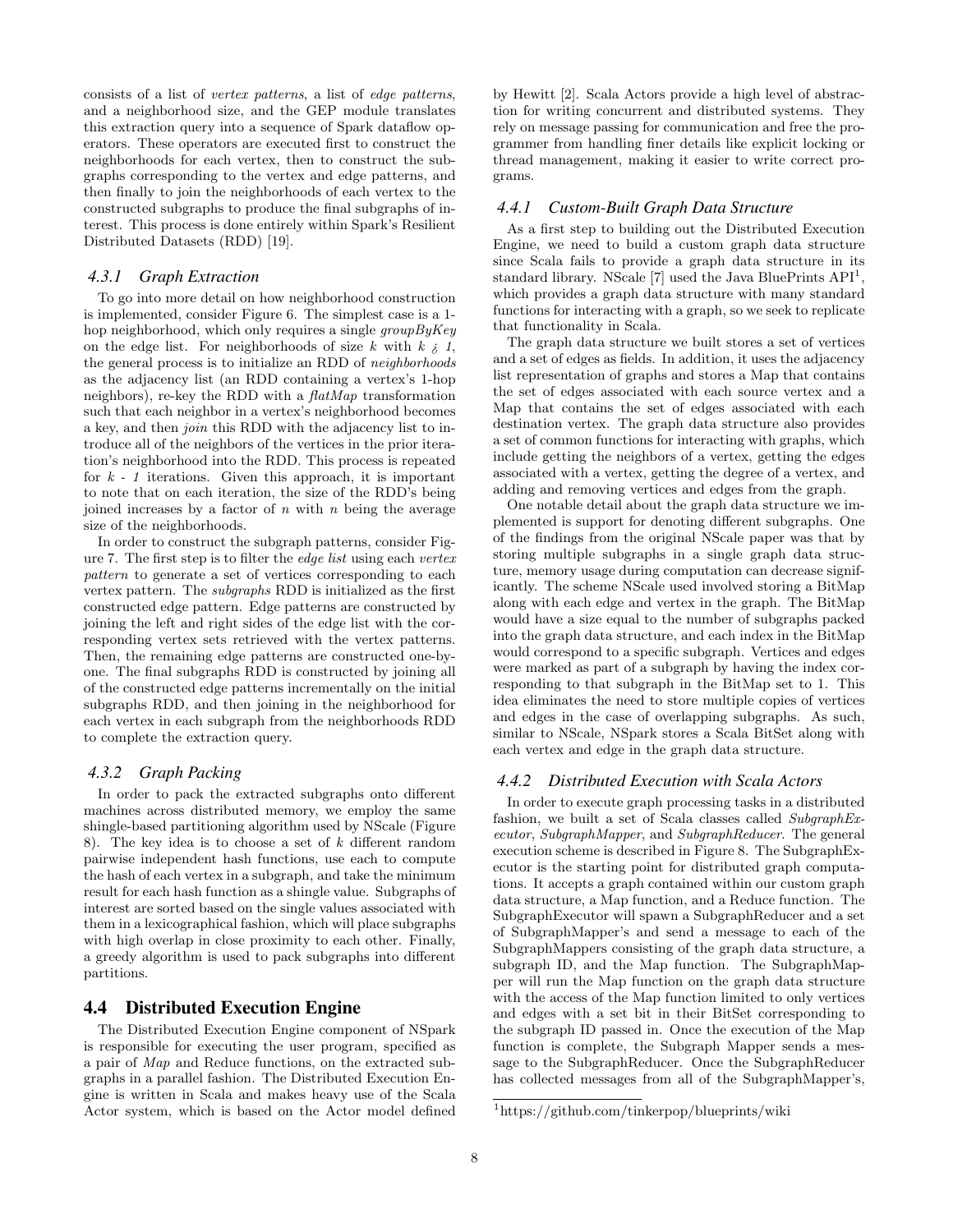| <b>Edge List</b> |                |                |                                   |                               |           |                                                                       | Re-keved 1-Hop<br>Neighborhoods |                |                                                                 | Joined Re-keved 1-Hop<br><b>Neighborhoods</b> |                               |                                                                 | <b>Merged Lists</b><br>After Join |              |             |                        |              |
|------------------|----------------|----------------|-----------------------------------|-------------------------------|-----------|-----------------------------------------------------------------------|---------------------------------|----------------|-----------------------------------------------------------------|-----------------------------------------------|-------------------------------|-----------------------------------------------------------------|-----------------------------------|--------------|-------------|------------------------|--------------|
|                  | $\mathsf 0$    | $-1$           |                                   |                               |           |                                                                       |                                 | (0, [1, 2, 3]) |                                                                 |                                               | ( (0, [1, 2, 3]), [2, 3] )    |                                                                 | 0                                 | [1, 2, 3]    |             |                        |              |
|                  | $\mathbf{0}$   | $\overline{2}$ |                                   | 1-Hop<br><b>Neighborhoods</b> |           |                                                                       | 2                               | (0, [1, 2, 3]) |                                                                 | 2                                             | ( (0, [1, 2, 3]), [1] )       | map - switch<br>back to                                         | $0-1$                             | [1, 2, 3]    |             | 2-Hop<br>Neighborhoods |              |
|                  | $\mathsf 0$    | $\mathbf{3}$   |                                   | $\mathbf{0}$                  |           | flatMap -<br>[1, 2, 3]<br>expand<br>neighbors list<br>[2, 3]<br>$[1]$ | 3                               | (0, [1, 2, 3]) | ioin with 1-Hop<br>Neighborhoods<br><u> The Common State of</u> | 3                                             | ( (0, [1, 2, 3]), [0, 1, 2] ) | original keys<br>and merge<br>lists<br><b>Contract Contract</b> | 0                                 | [0, 1, 2, 3] | reduceByKey | 0                      | [0, 1, 2, 3] |
|                  | $\mathbf{1}$   | $\overline{2}$ | groupByKey                        |                               |           |                                                                       | 2                               | (1, [2, 3])    |                                                                 | 2                                             | ((1, [2, 3]), [1])            |                                                                 |                                   | [1, 2, 3]    |             |                        | [0, 1, 2, 3] |
|                  | $\mathbf{1}$   | $\overline{3}$ | <b>Contract Contract Contract</b> | $\overline{2}$                |           |                                                                       | 3                               | (1, [2, 3])    |                                                                 | 3                                             | ((1, [2, 3]), [0, 1, 2])      |                                                                 |                                   | [0, 1, 2, 3] |             |                        |              |
|                  | $\overline{2}$ |                |                                   | 3                             |           |                                                                       |                                 | (2, [1])       |                                                                 |                                               | ((2, [1]), [2, 3])            |                                                                 | 2 <sup>1</sup>                    | [1, 2, 3]    |             | 2                      | [1, 2, 3]    |
|                  | $\overline{2}$ | $_{\rm 3}$     |                                   |                               | [0, 1, 2] |                                                                       | 0                               | (3, [0, 1, 2]) |                                                                 | 0                                             | ((3, [0, 1, 2]), [1, 2, 3])   |                                                                 | 3                                 | [0, 1, 2, 3] |             | 3                      | [0, 1, 2, 3] |
|                  | 3              |                |                                   |                               |           |                                                                       |                                 | (3, [0, 1, 2]) |                                                                 |                                               | ( (3, [0, 1, 2]), [2, 3] )    |                                                                 | 3                                 | [0, 1, 2, 3] |             |                        |              |
|                  | 3              | $\overline{2}$ |                                   |                               |           |                                                                       | $\overline{2}$                  | (3, [0, 1, 2]) |                                                                 | $\overline{2}$                                | ( (3, [0, 1, 2]), [1] )       |                                                                 | 3                                 | [0, 1, 2]    |             |                        |              |

Figure 6: An example of the sequence of Spark dataflow operators needed to construct 2-hop neighborhoods. Beginning with an edge list, a groupByKey operation can be used to construct the 1-hop neighborhoods. Then, a flatMap to expand the neighbor list as keys, a join with the 1-hop neighborhoods, and a map and reduceByKey can be done to retrieve the 2-hop neighborhoods.



Figure 7: An example of constructing the subgraphs specified by the sample vertex and edge patterns. First, each vertex pattern is applied to the edge list to get a set of vertices for each vertex pattern. Then, for each edge pattern, the edge list is joined on both sides with the vertices for the corresponding vertex patterns. Finally, the constructed edge patterns will be joined together to produce the set of extracted subgraphs.



Figure 8: An illustration of NSpark's shingle-based graph packing algorithm and distributed execution engine. After building an RDD of subgraphs from the extraction query, compute a set of shingle values for each subgraph and sort the RDD based on the lexicographical order of the shingle values associated with each subgraph. Use a greedy graph packing algorithm to load overlapping subgraphs into a custom-built Scala graph data structure, initialize a SubgraphExecutor for each subgraph, and then run the user-provided Map and Reduce functions.